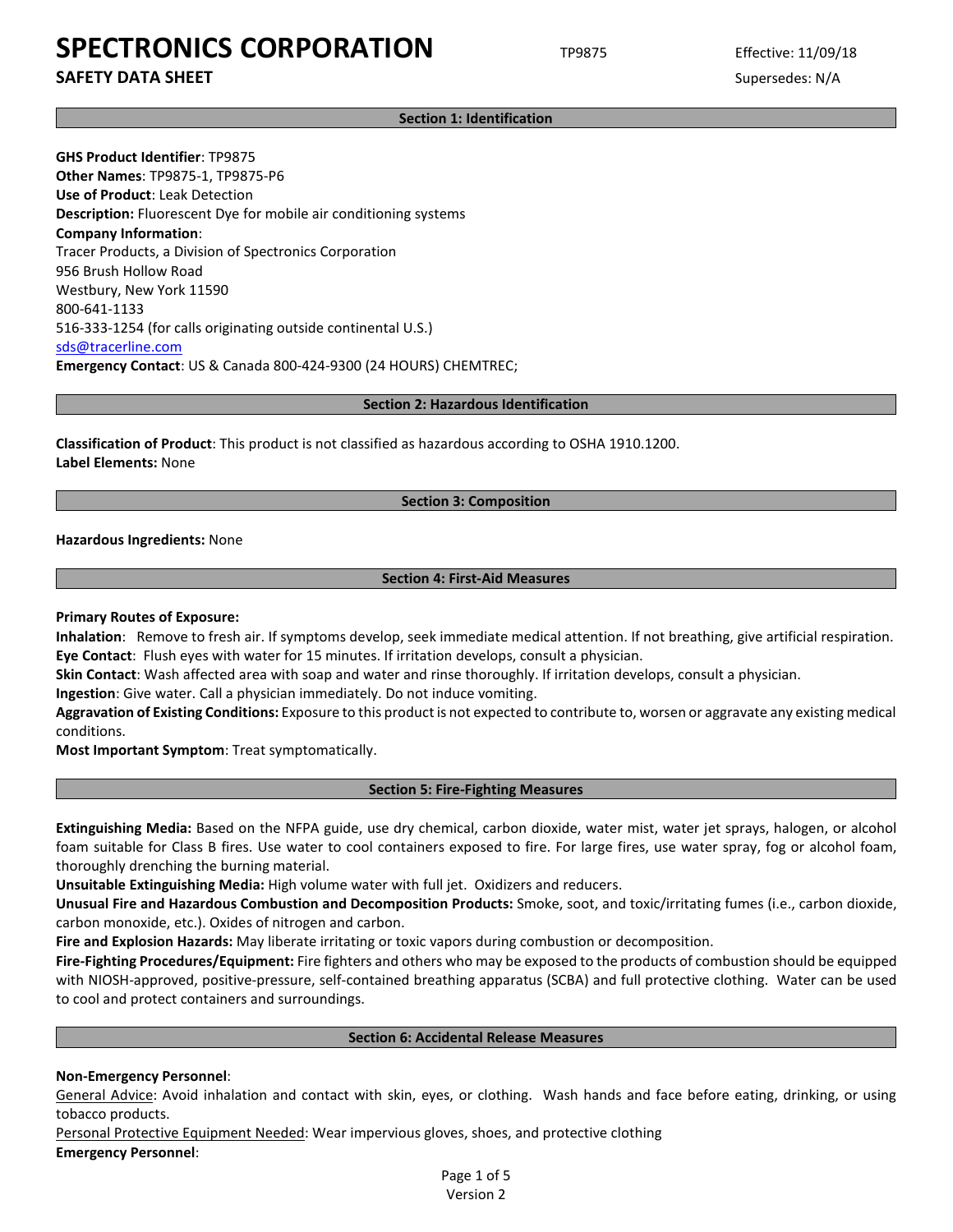**SAFETY DATA SHEET** SUPERFOUR SUPERFOUR SUPERFOUR SUPERFOUR SUPERFOUR SUPERFOUR SUPERFOUR SUPERFOUR SUPERFOUR SUPERFOUR SUPERFOUR SUPERFOUR SUPERFOUR SUPERFOUR SUPERFOUR SUPERFOUR SUPERFOUR SUPERFOUR SUPERFOUR SUPERFOUR SU

Suitable Protective Gear: Wear impervious gloves, shoes and protective clothing.

Unsuitable Protective Gear: Not Applicable

**Environmental Precautions**: Prevent any contamination of local soils and water supply. Prevent ground water infiltration or any ground penetration. Avoid the spreading or entering into watercourses by using sand, soil, or other types of barriers. If contamination into water course or sewage system, alert appropriate authorities.

## **Containment/Clean-up Methods**:

Containment & Recovery of Product: Contain with absorbent material, such as clay, soil, universal binding medium, or any commercially available absorbent. Shovel reclaimed dye and absorbent into a recovery or salvage drums for disposal. For larger spills, transfer to a salvage tank for recovery or safe disposal. Any residues should be treated like a small spill. This is not a RCRA hazardous waste per Title 40 CFR 261. Stop material from contaminating soil, or from entering sewers or bodies of water. For larger spills, transfer to a salvage tank for safe recovery/disposal. Residues are treated as small spills.

Disposal**:** Either incinerate or land fill in accordance with applicable local, state and federal regulations.

## **Section 7: Handling and Storage**

**Handling Precautions:** Use product only in well ventilated areas. Avoid breathing in mists or vapors from a heated product. Avoid formation of mists. Avoid heating product near flash point. Avoid prolonged or repeated contact with skin. Handle in ambient temperature.

**Storage Conditions:** Store in a cool, dry, well-ventilated area away from heat, ignition sources, and direct sunlight. Always keep containers tightly closed. Store away from oxidizing and reducing agents.

**Personal Hygiene:** Wash hands before breaks and at the end of the work day. Do not carry cleaning clothes used to absorb product in clothing. General hygiene measures for chemicals apply.

**Empty Container Precautions:** Do not reuse empty container for any purpose.

### **Section 8: Exposure Controls/Personal Protection**

**Occupational Exposure Limits**: No exposure limits have been established for this product.

**Biological Exposure Limits**: No data available

**Engineering Controls/Ventilation**: Maintain airborne concentrations below the established exposure limits by providing adequate ventilation. General (dilution) ventilation should be acceptable. Additional local exhaust ventilation is recommended where dusts, mists or vapors may be released.

## **Personal Protective Equipment**:

Respiratory Protection: Avoid breathing vapor and/or mist. If occupational exposure limits are exceeded wear NIOSH/OSHA approved equipment. Use a respiratory protection fitted with a combination filter A-P3 for short term use. High airborne concentrations may necessitate the use of self-contained breathing apparatus (SCBA) or a supplied air respirator. Respiratory protection programs must be in compliance with 29 CFR 1910.134.

Skin Protection: Wear protective clothing and appropriate impervious gloves.

Eye Protection: Wear safety goggles with peripheral coverage approved to EU Standard EN 166, AS/NZS 1337. An eye wash facility should be readily available.

Hand Protection: When in contact with material, be sure to use proper gloves approved to standards (Europe: EN 374, U.S.: F739, & AS/NZS: 2161). Gloves made from neoprene, nitrile or butyl rubber may provide suitable chemical protection.

Hygiene Measures: Wash thoroughly after handling, especially before eating, drinking, smoking, or using restroom facilities.

## **Section 9: Physical and Chemical Properties**

**Physical State**: Liquid **Appearance**: Amber **Odor**: mild **Odor Threshold**: No data available **pH**: No data available **Melting/ Freezing Point**: No data available **Initial Boiling Point**: No data available **Boiling Range**: No data available **Flash Point (PMCC)**: 419.9°F (215.5°C) **Evaporative Rate**: No data available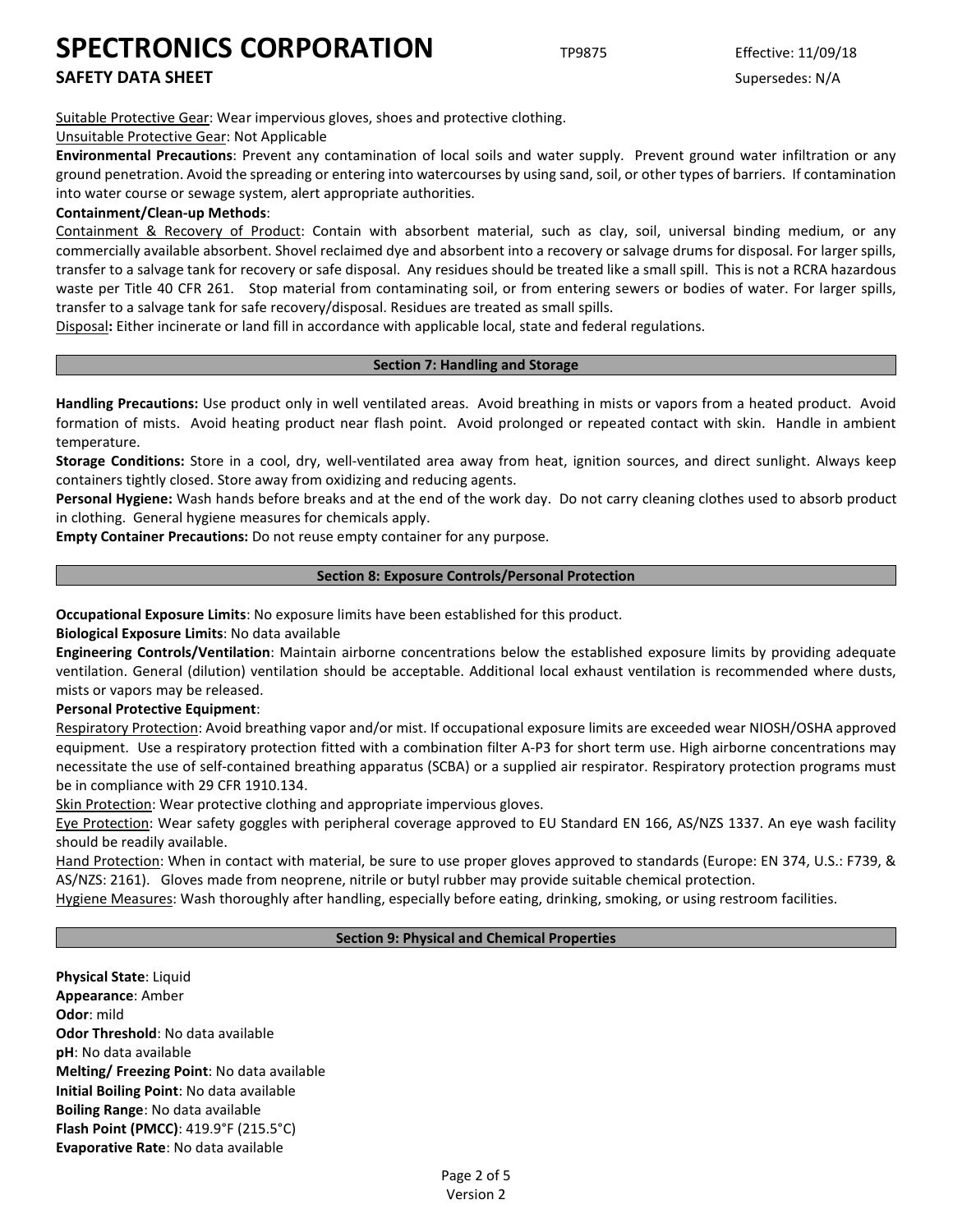**SAFETY DATA SHEET** SUPERFOUR SUPERFOUR SUPERFOUR SUPERFOUR SUPERFOUR SUPERFOUR SUPERFOUR SUPERFOUR SUPERFOUR SUPERFOUR SUPERFOUR SUPERFOUR SUPERFOUR SUPERFOUR SUPERFOUR SUPERFOUR SUPERFOUR SUPERFOUR SUPERFOUR SUPERFOUR SU

**Solid/Gas Flammability**: No data available **Upper/Lower Explosive Limit**: No data available **Vapor Pressure 68**° **F (20**° **C)**: No data available **Vapor Density (Air=1)**: No data available **Relative Density**: 0.9994 **Solubility in Water**: Insoluble **Partition Coefficient: n-octanol/water**: No data available **Auto-ignition Temperature**: No data available **Decomposition Temperature**: No data available **Viscosity at 40°C: 24.9** Viscosity at 100°C: No data available

## **Section 10: Stability and Reactivity**

**Reactivity**: This product is non-reactive under ambient conditions

Stability: Stable under normal conditions of use. Can decompose slowly with localized heating over 300°C

**Conditions to Avoid**: High temperatures & a source of ignition. Toxic fumes may be released if product is heated above decomposition point.

**Incompatible Materials**: Strong Acids, Strong oxidizing agents, and Reducing agents

Hazardous Decomposition Products: In the event of combustion, CO and CO<sub>2</sub> will be formed.

**Hazardous Polymerization**: Will not occur

## **Section 11: Toxicological Information**

| Oral LD <sub>50</sub>       | Rat    | >5,000 mg/kg   |
|-----------------------------|--------|----------------|
| Dermal LD <sub>50</sub>     | Rabbit | >2,000 mg/kg   |
| Inhalation LC <sub>50</sub> | Rat    | $>12$ mg/l     |
| Eye Irritation              | Rabbit | Not Irritating |
| Skin Irritation             | Rabbit | Not Irritating |

**Carcinogenicity**: According to ACGIH, IARC, NTP, and OSHA, this product is not a hazardous carcinogen to humans. **Sensitization:** This product is not classified as a sensitizer

**STOT-single exposure**: This product is not classified as a specific organ toxicant

**STOT-repeated exposure**: This product is not classified as a specific organ toxicant

**Genetic Toxicity:** This product is not classified as a genetic toxin

**Aspiration Hazard**: This product is not classified as an aspiration hazard

**Likely Routes of Exposure**: Eyes, skin and respiratory tract

**Symptoms**:

Eye Contact: May cause mild irritation Skin Contact: May cause mild irritation Inhalation: May cause mild irritation

Ingestion: May cause mild irritation

### **Section 12: Ecological Information**

### **Toxicity**:

| Fish $LL_{50}$ 96hr mg/l                       | >100 |
|------------------------------------------------|------|
| $\vert$ Crustacean LL <sub>50</sub> 96hr. mg/l | >100 |
| Algae NOEL 72hr. mg/l                          | >100 |

**Persistence & Degradability**: Not readily biodegradable **Bioaccumulation Potential**: No data available **Mobility in Soil**: No data available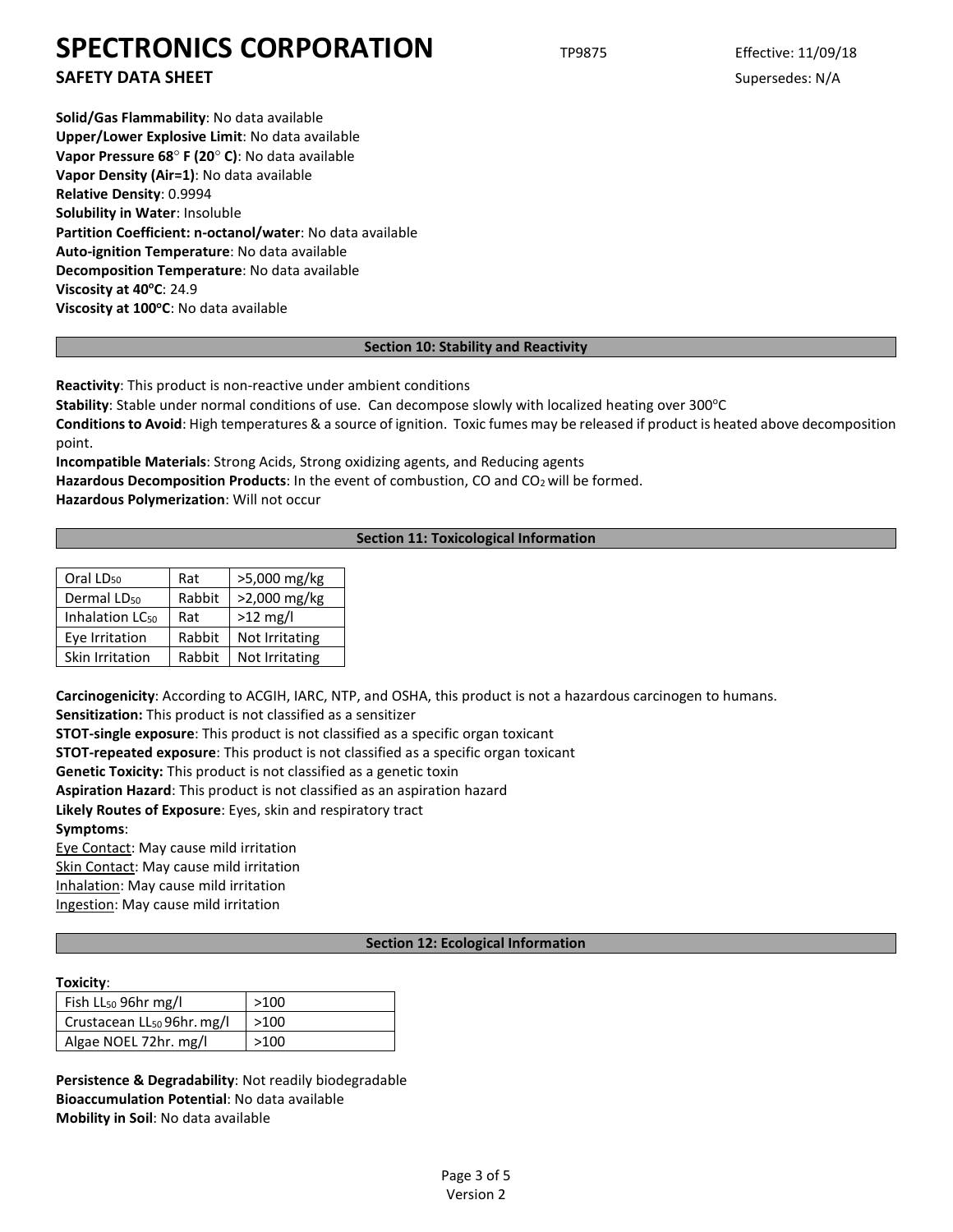**SAFETY DATA SHEET** SUPERFOUR SUPERFOUR SUPERFOUR SUPERFOUR SUPERFOUR SUPERFOUR SUPERFOUR SUPERFOUR SUPERFOUR SUPERFOUR SUPERFOUR SUPERFOUR SUPERFOUR SUPERFOUR SUPERFOUR SUPERFOUR SUPERFOUR SUPERFOUR SUPERFOUR SUPERFOUR SU

#### **Section 13: Disposal Considerations**

**General Statements:** Federal regulations may apply to empty container. State and/or local regulations may be different.

**Disposal:** Recover or recycle if possible, otherwise, dispose of in accordance with all local, state, and federal regulations. Sewage disposal is discouraged

**Special Instructions:** Be sure to contact the appropriate government environmental agencies if further guidance is required. Do not remove labels from container until container is cleaned properly. Containers can be reused or disposed of by landfill or incineration if appropriate to local law. Water with cleaning agents is required

**Hazardous Waste Number:** Not a RCRA hazardous waste

#### **Section 14: Transportation**

**General Comments**: This product is not classed as hazardous or regulated for transport under 49 CFR, IATA/ICAO, or IMDG **49 CFR:**

**DOT Shipping Name:** Not Regulated **DOT Label:** Not Applicable **DOT Identification No.:** Not Applicable; Nonregulated shipments by air under 49 CFR, IATA/ICAO AND IMO **UN Proper Shipping Name:** Not Applicable **Transport Hazard Class:** Not Applicable **Packing Group:** Not Applicable **Classification Code:** Not Applicable **Transport by Road/Rail (ADR/RID): Environmental Hazard:** Not Applicable **Tunnel Restriction Code:** Not Applicable **Transport by Sea (IMDG): Marine Pollutant:** Not Applicable **Environmental Hazard:** Not Applicable **Transport by Air (IATA):**

**Special Precautions for User:** Unless otherwise specified, general measures for safe transport must be followed **Transport in Bulk:** Non-dangerous material according to transport regulations

### **Section 15: Regulatory Information**

### **Inventory Status:**

| Inventory                                                                     | <b>Status</b>                      |
|-------------------------------------------------------------------------------|------------------------------------|
| <b>U.S. TSCA Inventory</b>                                                    | Listed                             |
| <b>Canadian Domestic Substances List (DSL)</b>                                | Listed                             |
| <b>Australian Inventory of Chemical Substances (AICS)</b>                     | One or more ingredients not listed |
| <b>European Inventory of Existing Commercial Chemical Substances (EINECS)</b> | Listed                             |
| Japan Inventory of Existing and New Substances (ENCS)                         | One or more ingredients not listed |
| <b>Korea Existing Chemical Inventory (KECI)</b>                               | One or more ingredients not listed |
| <b>China Inventory of Existing Chemical Substances (IECSC)</b>                | One or more ingredients not listed |
| <b>Philippine Inventory of Chemicals (PICCS)</b>                              | One or more ingredients not listed |

**SARA Title III Information**: This product contains no chemicals subject to the reporting requirements of Section 313 of the emergency planning and community right to know act.

**SARA - Section 302-Extremely Hazardous Substances:** No regulated ingredients.

**SARA - Section 302-Reportable Quantity:** None.

**SARA - Section 311/312-Hazard Categories:** Fire Hazard: No Sudden Release of Pressure Hazard: No Reactivity Hazard: No Immediate (Acute) Health Hazard: Yes Delayed (Chronic) Health Hazard: No